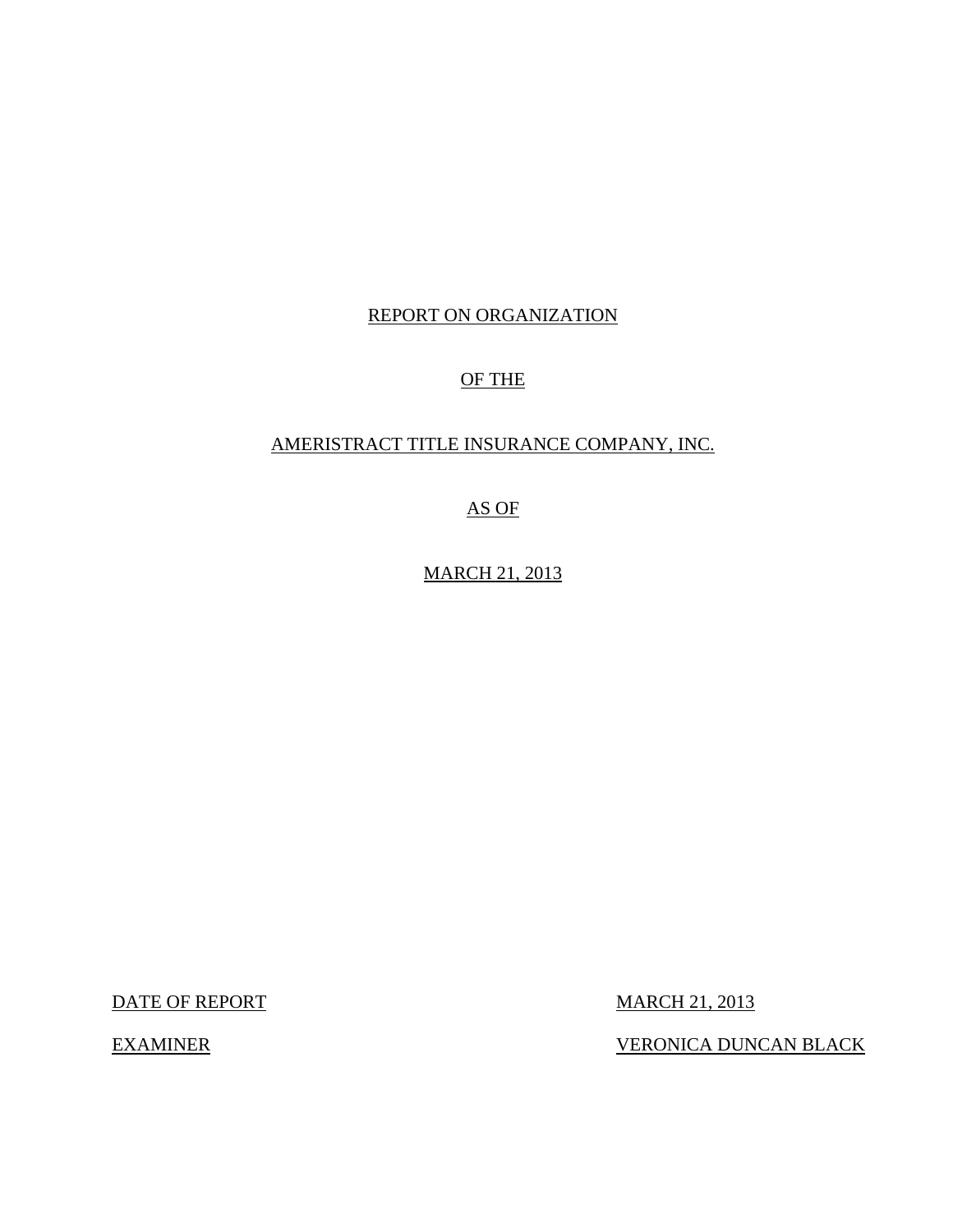## TABLE OF CONTENTS

# ITEM NO. PAGE NO. [1 Scope of examination 2](#page-3-0) [2. Incorporation 2](#page-3-0) [3. Capitalization and subscription 3](#page-4-0) 4. Balance sheet 4 [5. Authorization powers and minimum capital required 5](#page-6-0) [6. Holding company system 6](#page-7-0) [7. Conclusion 8](#page-9-0) [8. Summary of comments and recommendations 8](#page-9-0) Exhibit 1 – Affidavit Exhibit 2 – Affidavit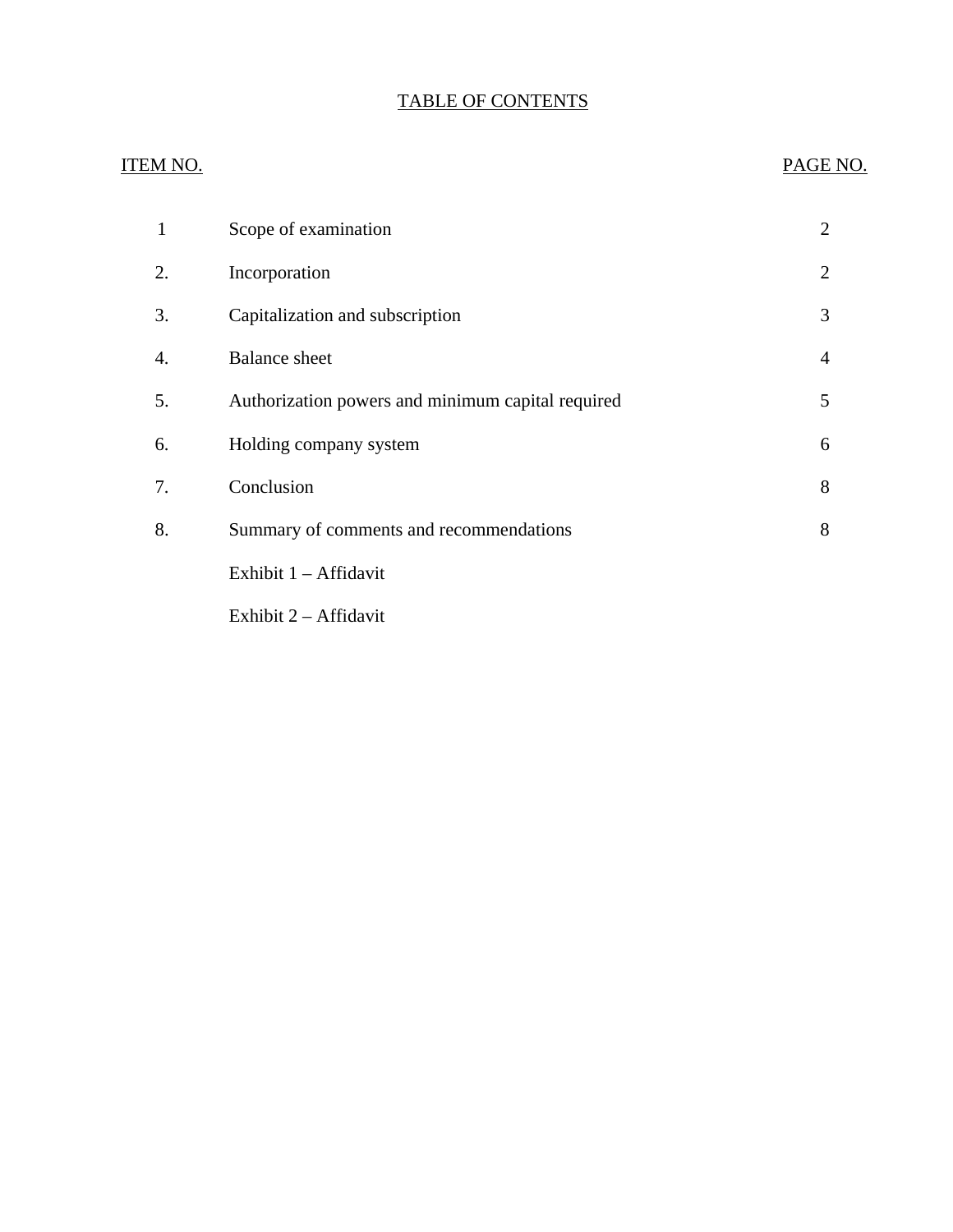

## NEW YO RK STATE DEPARTMENT *of*  FINANCIAL SERVICES

Andrew Cuomo Benjamin M. Lawsky and the control of the control of the control of the control of the control of the control of the control of the control of the control of the control of the control of the control of the co Governor Superintendent Superintendent Superintendent Superintendent Superintendent Superintendent Superintendent

March 21, 2013

Honorable Benjamin Lawsky Superintendent of Financial Services Albany, New York 12257

Sir:

Pursuant to the requirements of the New York Insurance Law, and in compliance with the instructions contained in Appointment Number 30958 dated February 12, 2013 attached hereto, I have made an examination on organization of Ameristract Title Insurance Company, Inc. as of March 21, 2013, and submit the following report thereon.

Wherever the designation "the Company" appears herein without qualification, it should be understood to indicate Ameristract Title Insurance Company, Inc.

Wherever the term "Department" appears herein without qualification, it should be understood to mean the New York Department of Financial Services.

The examination was conducted at the office of the Company's attorney located at 1425 RXR Plaza, Uniondale, New York 11556.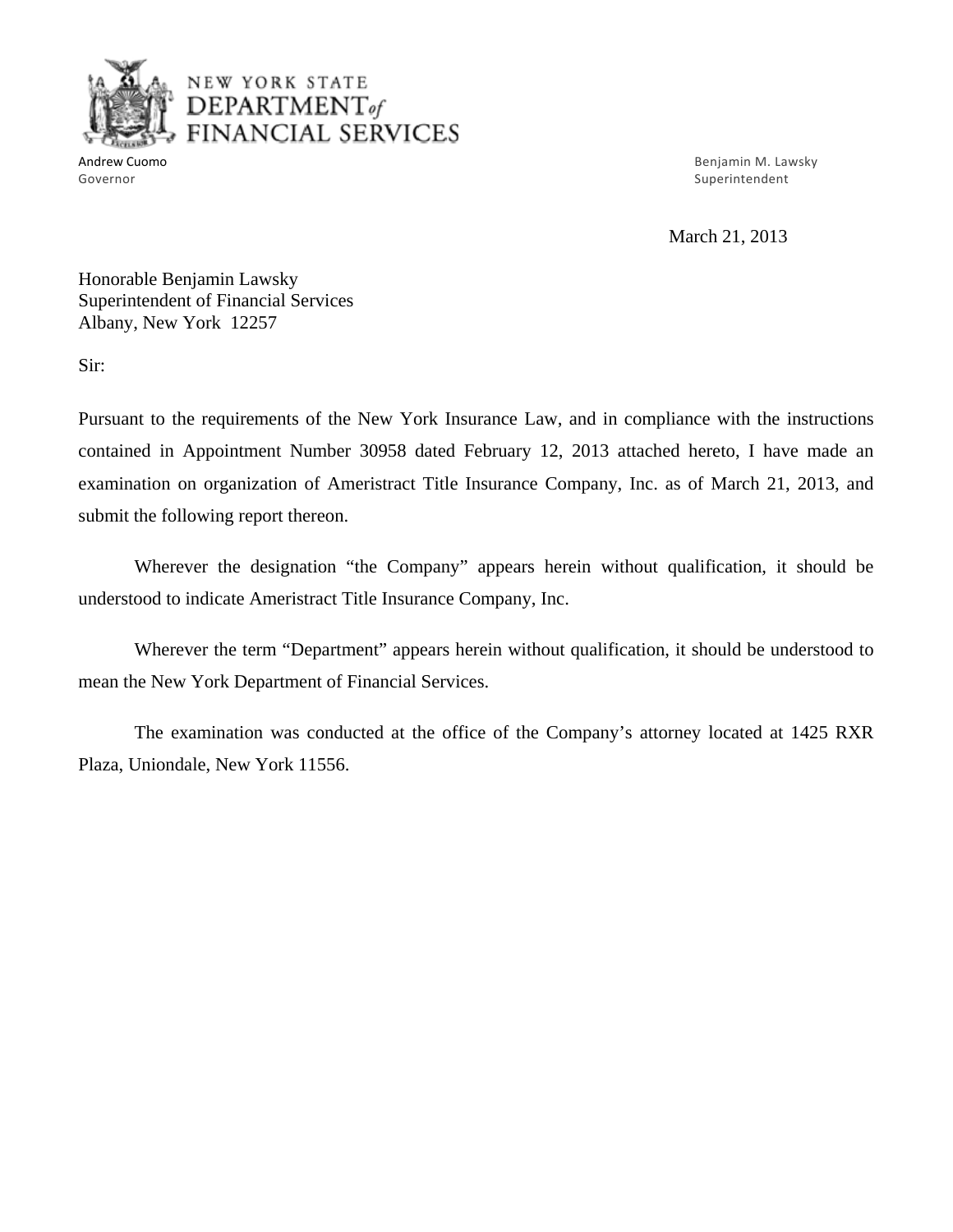#### 1. SCOPE OF EXAMINATION

<span id="page-3-0"></span>The examination comprised a complete verification of the issuance of the Company's capital stock, the receipt of capital and surplus funds, and the determination of the Company's assets and liabilities. The records examined were the Declaration of Intention and Charter, the By-Laws, the Certificate of Incorporation, the corporate minutes, the stock register and the inter-company and custodial agreements entered into by the Company as of the examination date. In addition, an affidavit, appended hereto, was obtained from two officers of the Company indicating that the transactions noted in this report were lawful and bona fide.

#### **2. INCORPORATION**

Ameristract Title Insurance Company, Inc. was incorporated under the laws of the State of New York on November 21, 2011. The Department approved the Company's Declaration of Intention and Charter on the same date. The Company's office is intended to be located at 42 Middle Neck Road, Great Neck, New York 11021.

As of the examination date, the Company's board of directors was comprised of the following seven members:

| Name and Residence       | <b>Principal Business Affiliation</b>      |
|--------------------------|--------------------------------------------|
| Radni Davoodi            | Owner, President and Treasurer,            |
| East Hills, NY           | Ameristract Title Insurance Company        |
| Raymond Davoodi          | Owner, Vice President and Secretary,       |
| Roslyn Heights, NY       | <b>Ameristract Title Insurance Company</b> |
| Matin Emouna, Esq.       | Owner and President,                       |
| Old Westbury, NY         | Emouna & Mikhail PC                        |
| Benjamin Weinstock, Esq. | Partner,                                   |
| Cedarhurst, NY           | Ruskin Moscou Faltischek, PC               |
| Harry Ross Dreizen, Esq. | Owner,                                     |
| New York, NY             | Law Firm of Harry R. Dreizen               |
| Lawrence Steckman, Esq.  | Partner,                                   |
| North Massapequa, NY     | Lester Schwab Katz & Dwyer                 |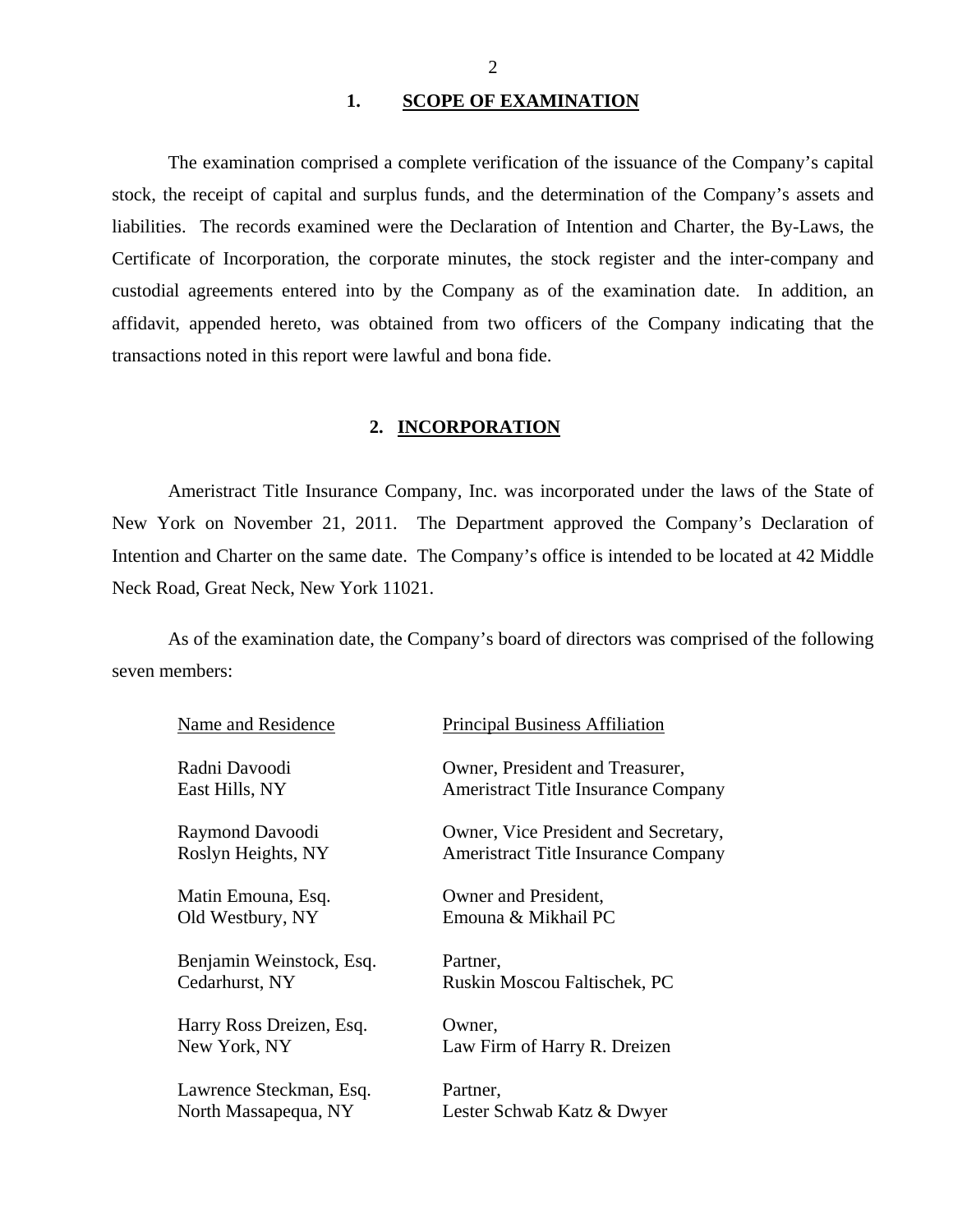<span id="page-4-0"></span>

| Name and Residence    | Principal Business Affiliation |
|-----------------------|--------------------------------|
| Chava Eve Klein, Esq. | Partner.                       |
| Lawrence, New York    | Ruskin Moscou Faltischek, PC   |

As of March 21, 2013, the principal officers of the Company were as follows:

Name Title

Radni Davoodi President and Treasurer Raymond Davoodi Vice President and Secretary

### **3. CAPITALIZATION AND SUBSCRIPTION**

Ameristact Title Insurance Company is a stock company wholly-owned by Radni Davoodi and Raymond Davoodi, each of whom owns 50% of the Company's capital stock.

The Company's authorized capital of \$500,000 consists of 50,000 shares of \$10 par value per share common stock. On January 17, 2013, the Company issued all of its authorized and outstanding shares to Radni Davoodi and Raymond Davoodi, with each receiving 25,000 shares, respectively for a total consideration of \$850,000, of which \$500,000 represents the common capital stock and \$350,000 represents gross paid in and contributed surplus. Radni and Raymond Davoodi provided a signed and notarized affidavit attesting to the Company's capital and surplus position as of March 21, 2013. This affidavit is attached as Exhibit 1 herein.

Pursuant to Article 64 and 41 of the New York Insurance Law, a title insurance company is not required to maintain a statutory deposit.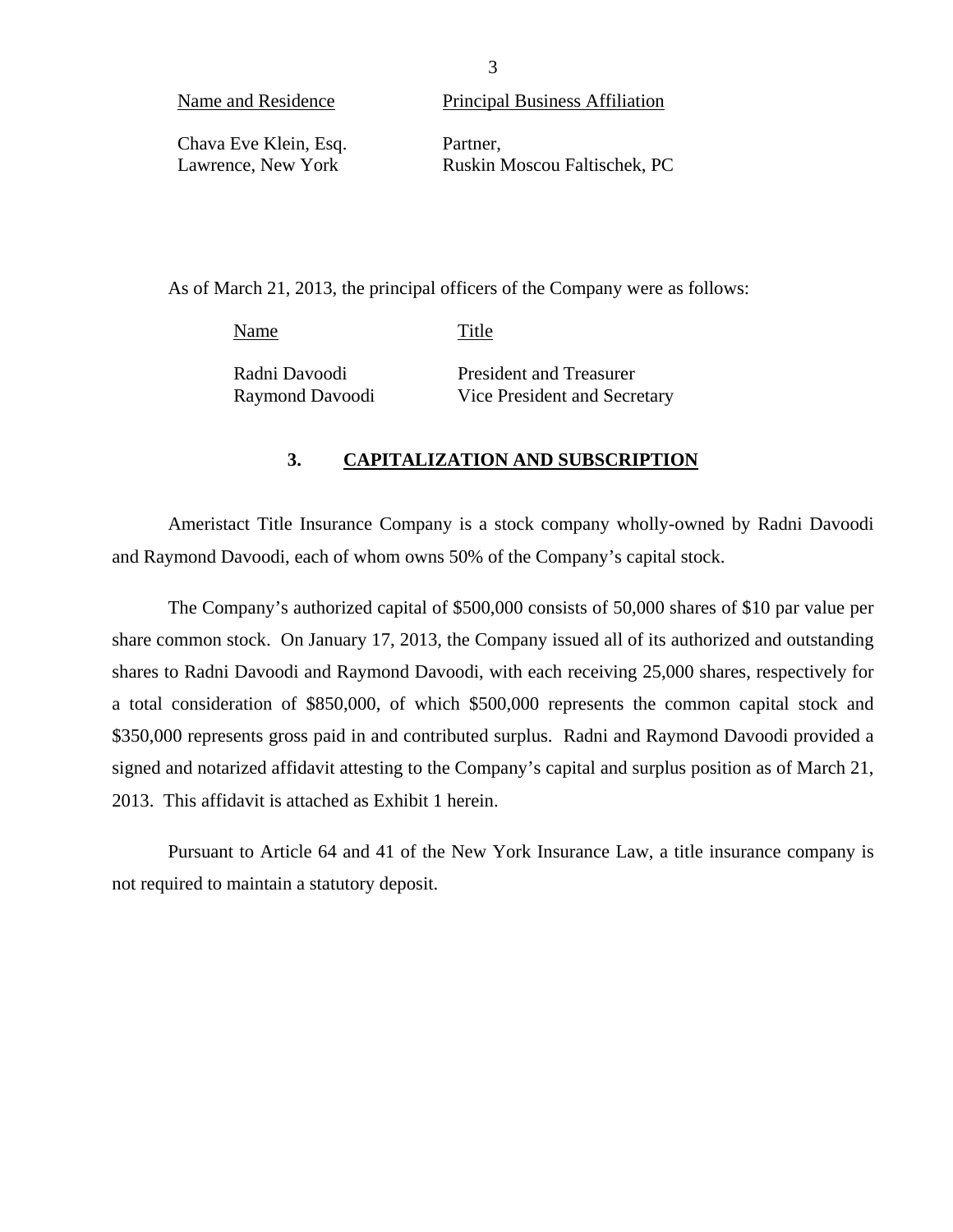## **4. BALANCE SHEET**

The following shows the assets, liabilities and surplus as regards policyholders as determined by this examination as of March 21, 2013, and as reported by the Company:

## Assets

| Cash and short-term investments                                                                                           |                               | \$849,755 |
|---------------------------------------------------------------------------------------------------------------------------|-------------------------------|-----------|
| Total admitted assets                                                                                                     |                               | \$849,755 |
| Liabilities                                                                                                               |                               |           |
| <b>Total liabilities</b>                                                                                                  |                               | \$0       |
| <b>Capital and Surplus</b><br>Common capital stock<br>Gross paid in and contributed surplus<br>Unassigned funds (surplus) | \$500,000<br>350,000<br>(245) |           |
| Total surplus as regards policyholders                                                                                    |                               | 849,755   |
| Total liabilities and surplus as regards policyholders                                                                    |                               | \$849,755 |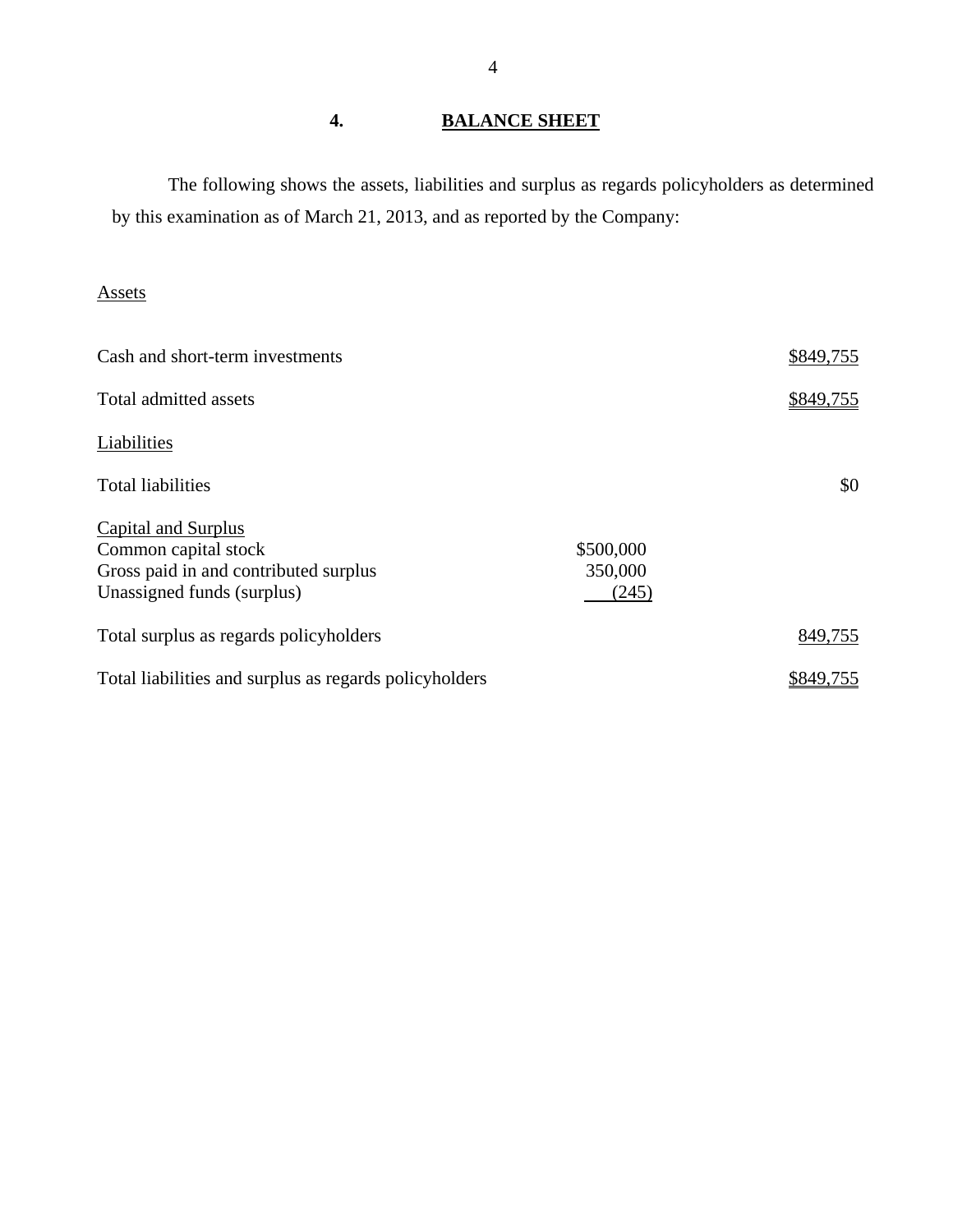#### **5. AUTHORIZATION POWERS AND MINIMUM CAPITAL REQUIRED**

<span id="page-6-0"></span>Pursuant to its Declaration of Intention and Charter, the Company is authorized to transact the kind of insurance as defined in the following numbered paragraph of Section 1113(a) of the New York Insurance Law:

| Paragraph | Line of Business |
|-----------|------------------|
|           |                  |

18 Title

The Company's license will include only the power to write paragraph 18 pursuant to Section 1113 of the New York Insurance Law. Pursuant to the provisions of Articles 13 and 64 of the New York Insurance Law, in order to be licensed to transact the foregoing kind of insurance, the Company shall have an initial surplus to policyholders in the amount of \$750,000, which includes \$500,000 of capital. The Company shall thereafter maintain a surplus to policyholders in the amount of \$500,000.

Further, pursuant to the provisions of Section 6402 of the New York Insurance Law, in order for the superintendent to issue a license to the Company, the Company's minimum surplus must be invested in either cash or investments qualifying as minimum capital or surplus investment pursuant to Section 1402 of the New York Insurance Law, which shall consist of:

- (1) Obligations of the United States or of any agency thereof provided such agency obligations are guaranteed as to principal and interest by the United States.
- (2) Direct obligations of this state or of any county, district or municipality thereof.
- (3) Direct obligations of any state of the United States.
- (4) Obligations secured by first mortgage loans which meet the standards specified in paragraph four of subsection (a) of section one thousand four hundred four of this article on property located in this state.

The Company has met these requirements.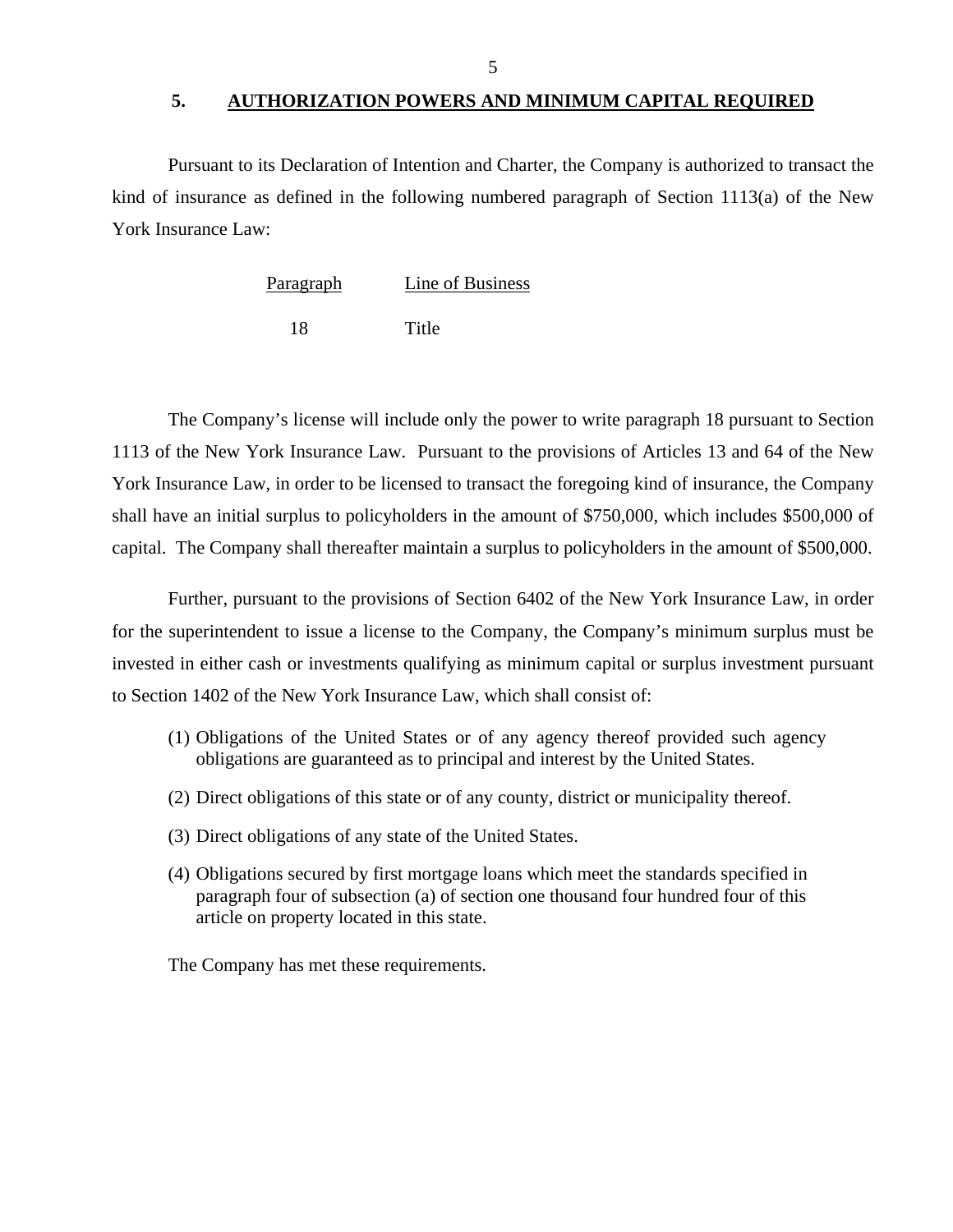## **6. HOLDING COMPANY SYSTEM**

<span id="page-7-0"></span>Ameristract Title Insurance Company, Inc is owned by two shareholders, Radni Davoodi and Raymond Davoodi, each of whom own a 50% share of the Company. Radni and Raymond Davoodi also have other private holdings and/or interest in other companies. These holdings are depicted in the holding company system chart.

The following is a chart of the holding company system as of March 21, 2013: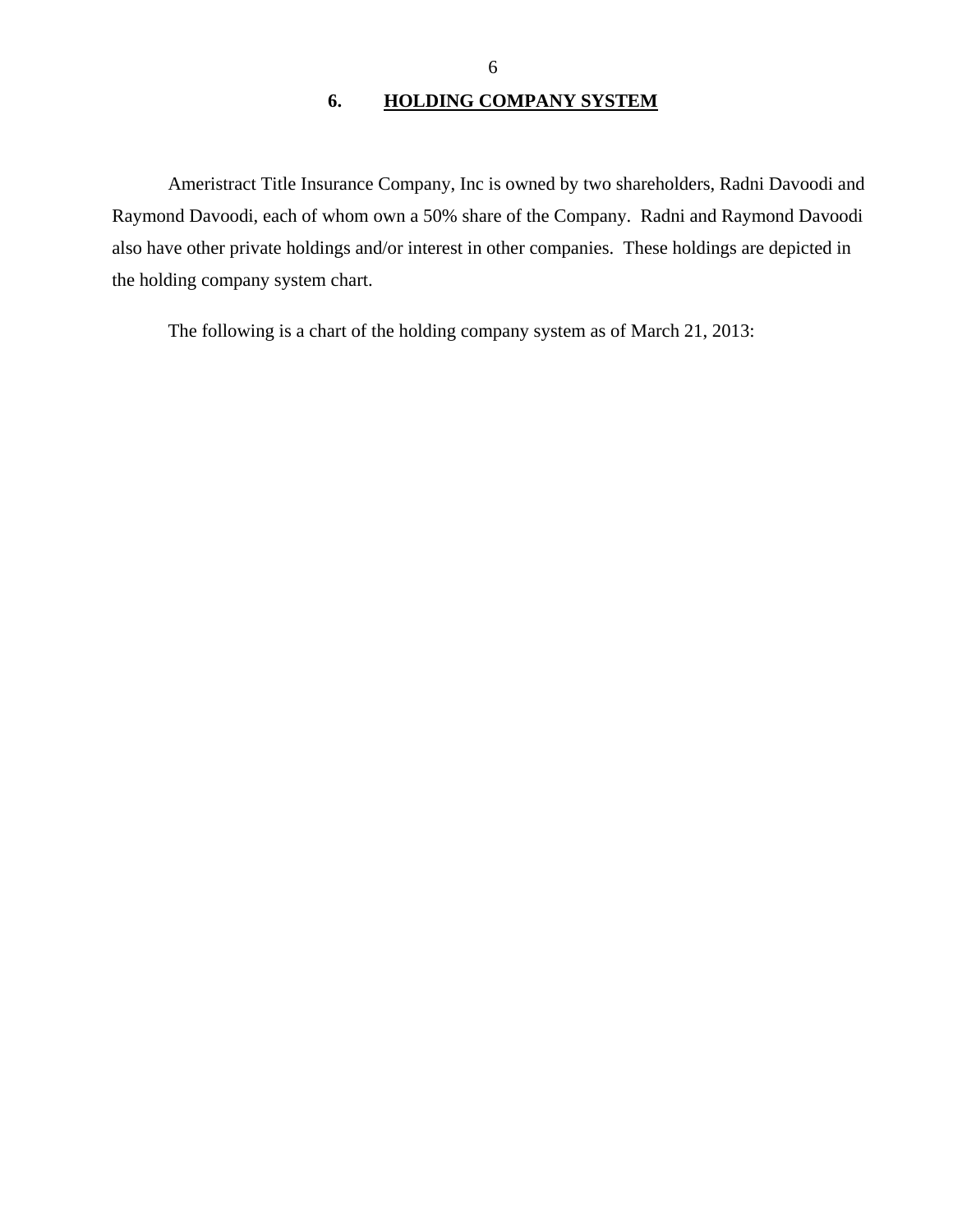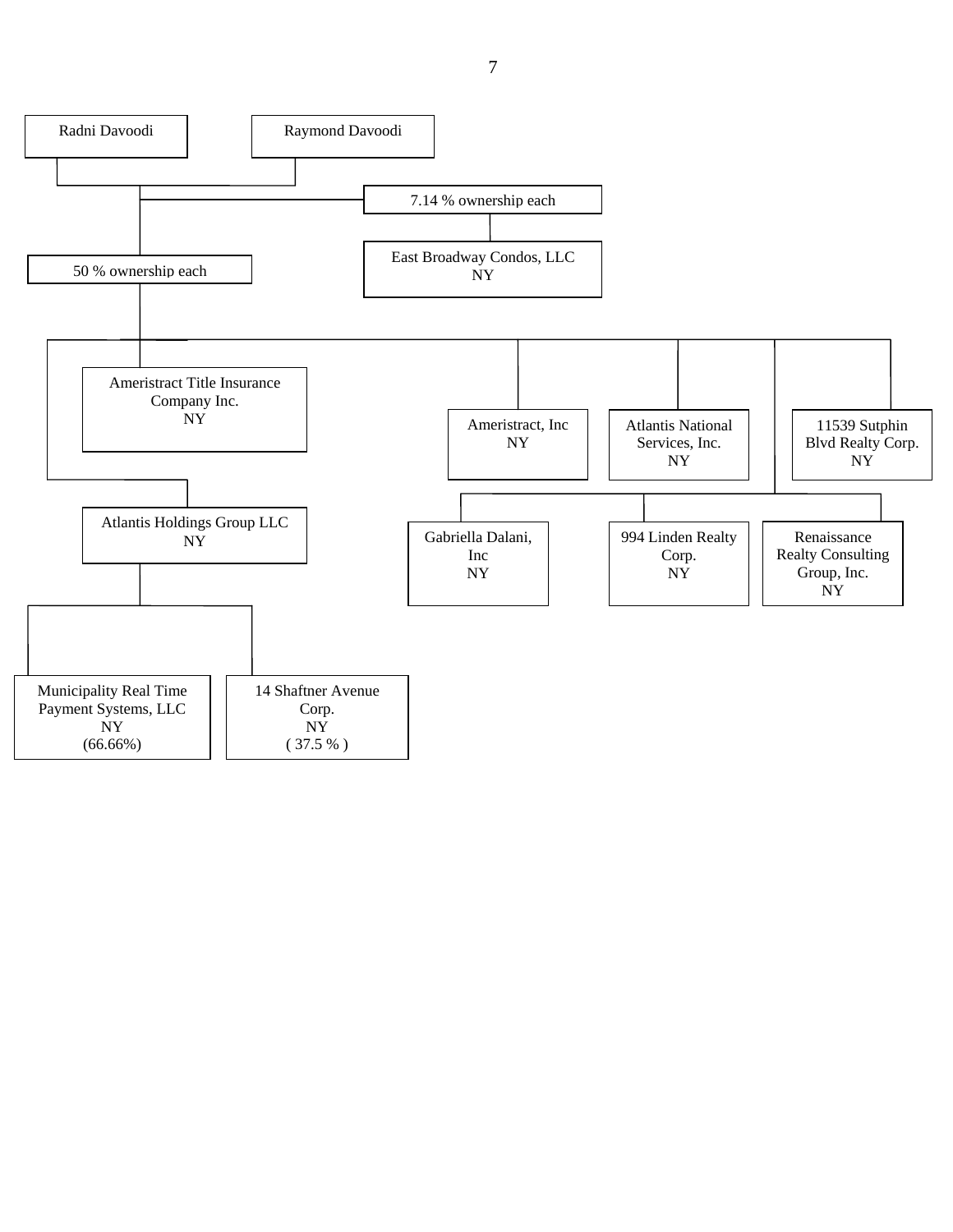<span id="page-9-0"></span>The Company provided a draft sublease agreement with a member of its holding company system. The Company provided this Department with a signed affidavit dated January 28, 2013, asserting certain provisions and/or conditions regarding the draft sublease agreement. This affidavit is attached as Exhibit 2 herein.

#### Summary of Proposed Sublease Agreement

This is a sublease agreement between the Company and its affiliate, Atlantis Holding Group, LLC ("Atlantis"), whereby Atlantis proposes to sublease a portion of its leased premises to the Company located at 42 Middle Neck Road, Great Neck, New York 11021. The agreement states that the Company desires to occupy approximately 500 square feet of leased space for an amount equal to, on a per square foot basis, the rent being paid by Atlantis to Atlantis' landlord (the "Landlord"), under that certain lease dated as of April 15, 2010 by and between 42 Middle Neck Rd. LLC and Atlantis. The rent paid by the Company shall not exceed the rent paid by Atlantis to the Landlord on a per square foot basis. The agreement also grants the Company the license to share certain office and sundry equipment and a conference room at no additional cost.

#### **7. CONCLUSION**

Based on the foregoing examination, it is concluded that the Company sold 50,000 shares of common stock with a par value of \$10 per share. These shares represented the total authorized and issued stock, for which the Company received a consideration of \$850,000 of which \$500,000 represents capital paid in and \$350,000 represents gross paid in and contributed surplus.

#### **8. SUMMARY OF COMMENTS AND RECOMMENDATIONS**

#### ITEM PAGE NO.

There are no recommendations in this report on organization.

8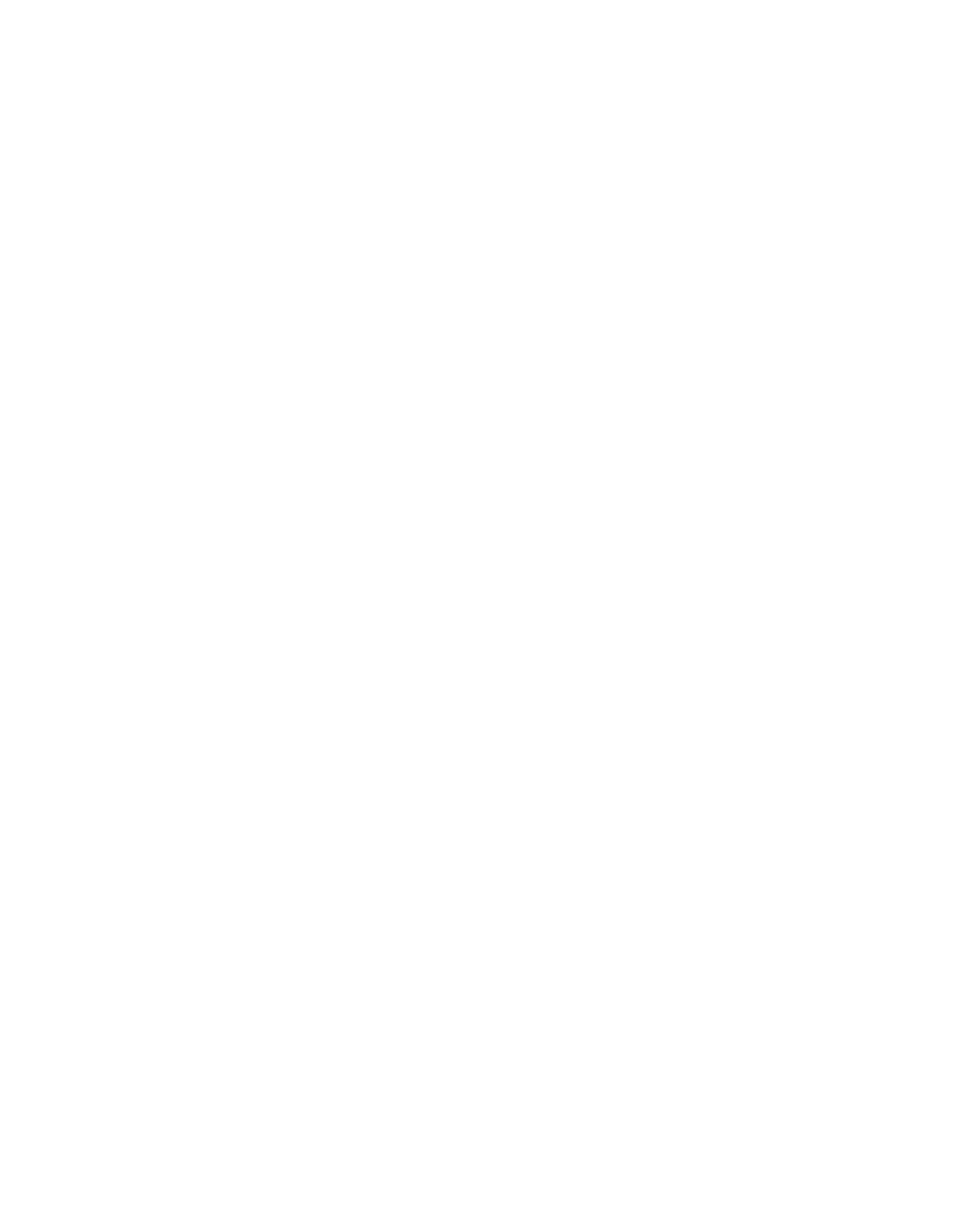Respectfully submitted,

Veronica Duncan Black Senior Insurance Examiner

### STATE OF NEW YORK ) )SS: COUNTY OF SUFFOLK )

Veronica Duncan Black, being duly sworn, deposes and says that the foregoing report, subscribed to by her, is true to the best of her knowledge and belief.

Veronce Derneur Black

Veronica Duncan Black

Subscribed and sworn to before me

this  $1/\sqrt{2}$  day of  $A_{\rho r}$ .  $/$ , 2013.

**DAVID CRAMER Notary Public, State of New York No. 01 CR6120775**  Qualified in Suffolk County<br>**Commission Expires December 27, 20**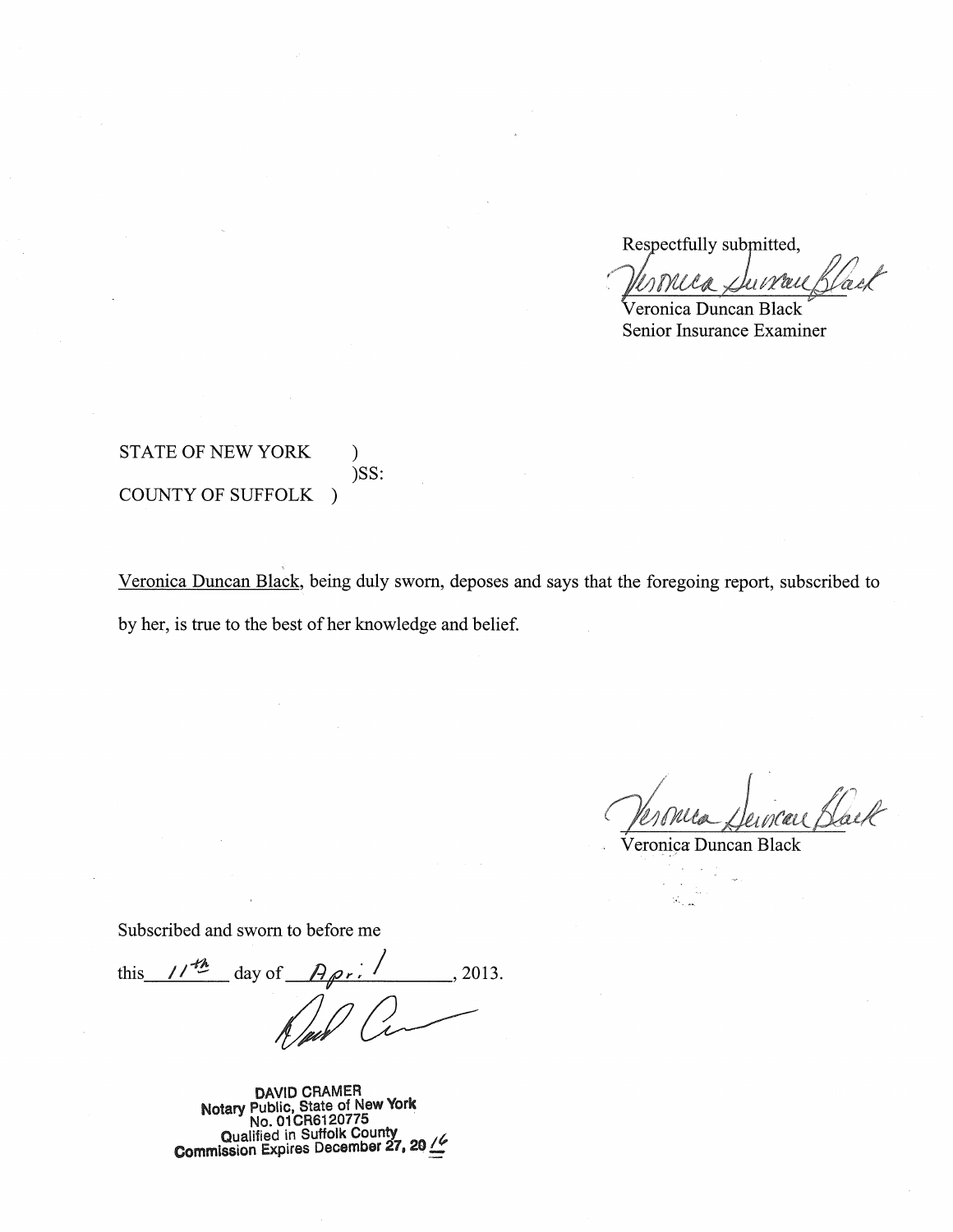*APPOINTMENT NO. 30958* 

## *NEW YORK STATE*

## *DEPARTMENT OF FINANCIAL SERVICES*

**I, BENJAMIN M. LAWSKY**, Superintendent of Financial Services of the State *of New York, pursuant to the provisions of the Financial Services Law and the Insurance Law, do hereby appoint:* 

*Veronica Duncan Black* 

*as a proper person to examine the affairs of the* 

#### *AMERISTRACT TITLE INSURANCE COMPANY, INC.*

*and to make a report to me in writing of the condition of said* 

#### *COMPANY*

*with such other information as he shall deem requisite.* 

*In Witness Whereof, I have hereunto subscribed by name and affixed the official Seal of the Department at the City ofNew York* 

*this 12th dayofFebruary, 2013* 

**BENJAMIN M. LAWSKY Superintendent of Financial Services** 

 $601$  $\diagup$  $By:$ *Jean Marie Cho* 

*Deputy Superintendent* 

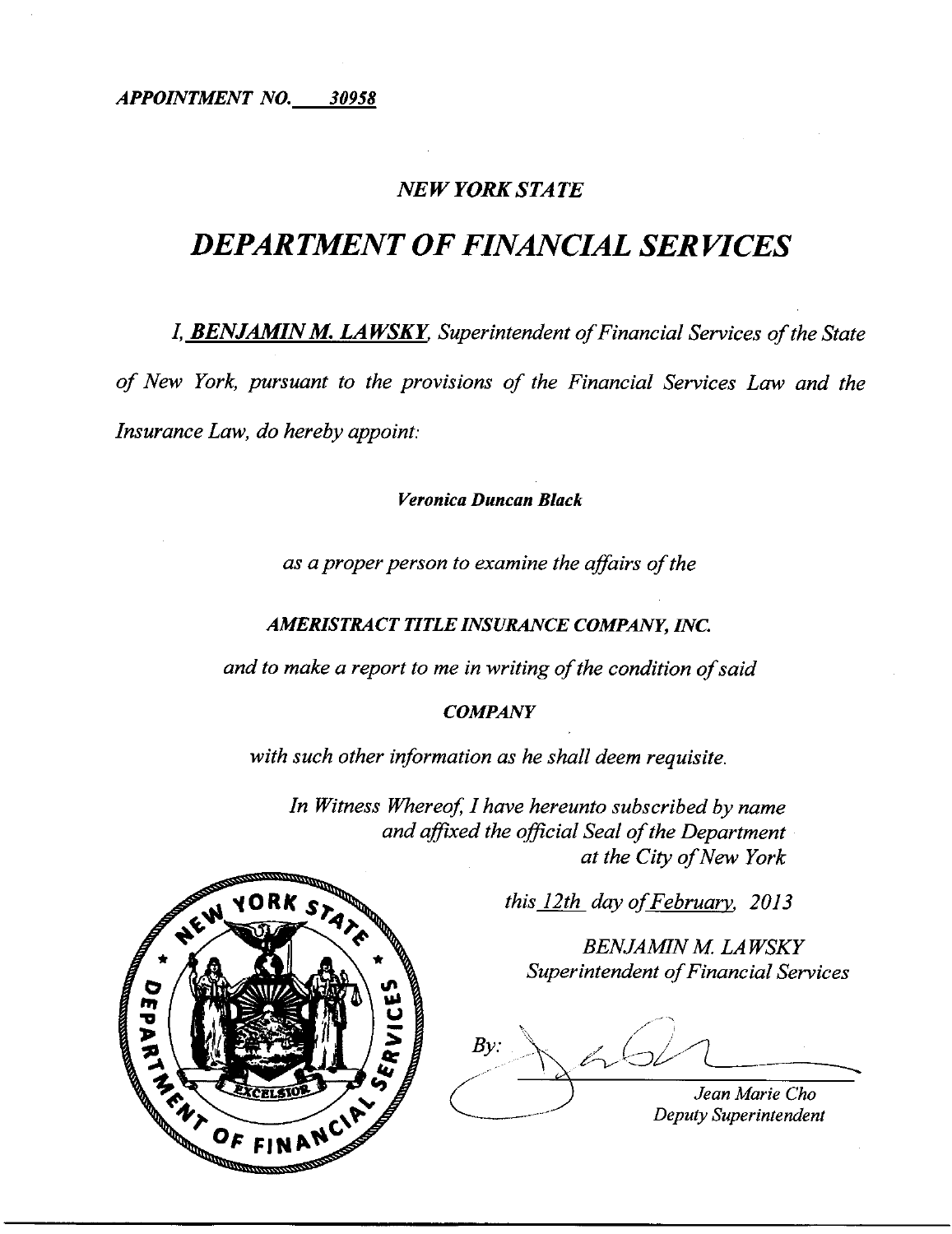#### **AFFIDAVIT**

#### STATE OF NEW YORK)

COUNTY OF NASSAU)

Radni Davoodi, being duly sworn, deposes and says:

ss.:

- l. I am the President ofAmeristract Title Insurance Company, Inc. (the "Company").
- 2. On or about December 21, 2012, the Company submitted a draft of a proposed sublease (the "Sublease") between the Company, as sub-tenant, and Atlantis Holdings Group, LLC ("Atlantis"), as sub-landlord, for a portion of the premises leased by Atlantis (the "Subleased Premises"), located at 42 Middle Neck Road, Great Neck, New York 11021.
- 3. Pursuant to section 3.02 of the Sublease, the rent (the "Sublease Rent") for the Company's use and occupancy of the Subleased Premises is an amount equal to, on a per square foot basis, the fixed rent being paid by Atlantis to the landlord under the prime lease (the "Rent").
- 4. Pursuant to section 11.08 of the Sublease, the Company will be granted a license to the shared use of certain office and sundry equipment and a conference room, at no additional cost or expense to Ameristract (the "Expenses").
- 5. At all times, the Sublease Rent (including the Expenses) will not exceed, on a per square foot basis, the Rent, unless prior approval from the Superintendent of Financial Services of the State of New York has been obtained.
- 6. Expenses incurred by affiliates of the Company, other than those set forth in the Sublease, will not be allocated to or borne by the Company, unless prior approval from the Superintendent of Financial Services of the State of New York has been obtained.

before *me* this Janyary, 2013. Notary Public

**MARIE RIZK Notary Public, State of New York Registration #01RI6263631 Qualified In Nassau County Commission Expires June 11, 2016** 

Radm Davoodi, President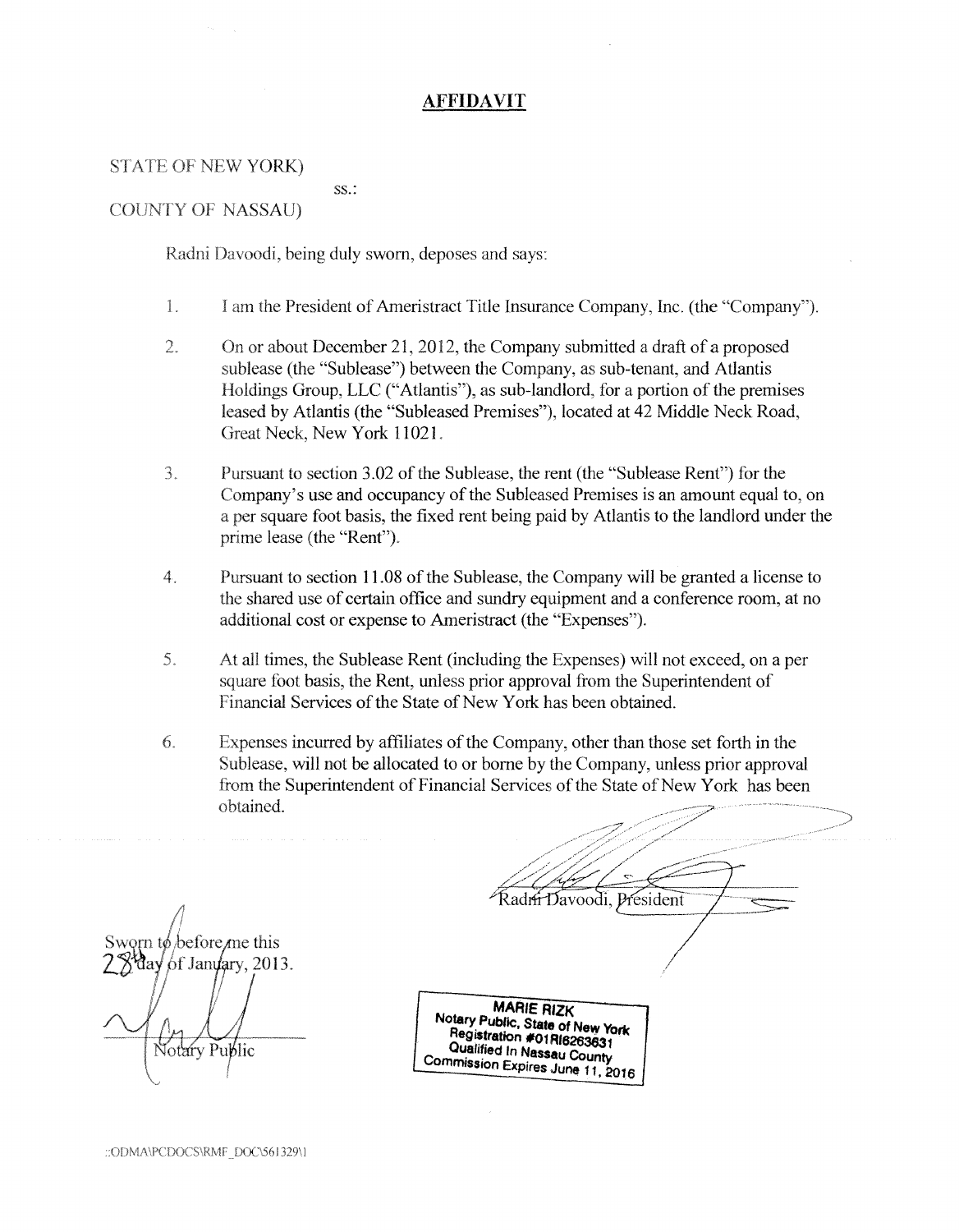#### **AFFIDAVIT**

#### STATE OF NEW YORK)

ss.:

#### COUNTY OF NASSAU)

Raymond Davoodi, being duly sworn, deposes and says:

- 1. I am the Vice President of Ameristract Title Insurance Company, Inc. (the "Company"}.
- 2. On or about December 21, 2012, the Company submitted a draft of a proposed sublease (the "Sublease") between the Company, as sub-tenant, and Atlantis Holdings Group, LLC ("Atlantis"), as sub-landlord, for a portion of the premises leased by Atlantis (the "Subleased Premises"), located at 42 Middle Neck Road, Great Neck, New York 11021.
- 3. Pursuant to section 3.02 of the Sublease, the rent (the "Sublease Rent") for the Company's use and occupancy of the Subleased Premises is an amount equal to, on a per square foot basis, the fixed rent being paid by Atlantis to the landlord under the prime lease (the "Rent").
- 4. Pursuant to section l 1.08 of the Sublease, the Company will be granted a license to the shared use of certain office and sundry equipment and a conference room, at no additional cost or expense to Ameristract (the "Expenses").
- 5. At all times, the Sublease Rent (including the Expenses) will not exceed, on a per square foot basis, the Rent, unless prior approval from the Superintendent of Financial Services of the State of New York has been obtained.
- 6. Expenses incurred by affiliates ofthe Company, other than those set forth in the Sublease, will not be allocated to or borne by the Company, unless prior approval from the Superintendent of Financial Services of the State of New York has been obtained.

arn to before me*i*this day 6f January∥ 2013. **Votary Public** 

**MARIE RIZK Notary Public, State of New York Registration #01 Rt8263831 Qualified In Nassau County Commission Expires June 11, 2016** 

Raymond

وكسم

Đavoodi, Vice President